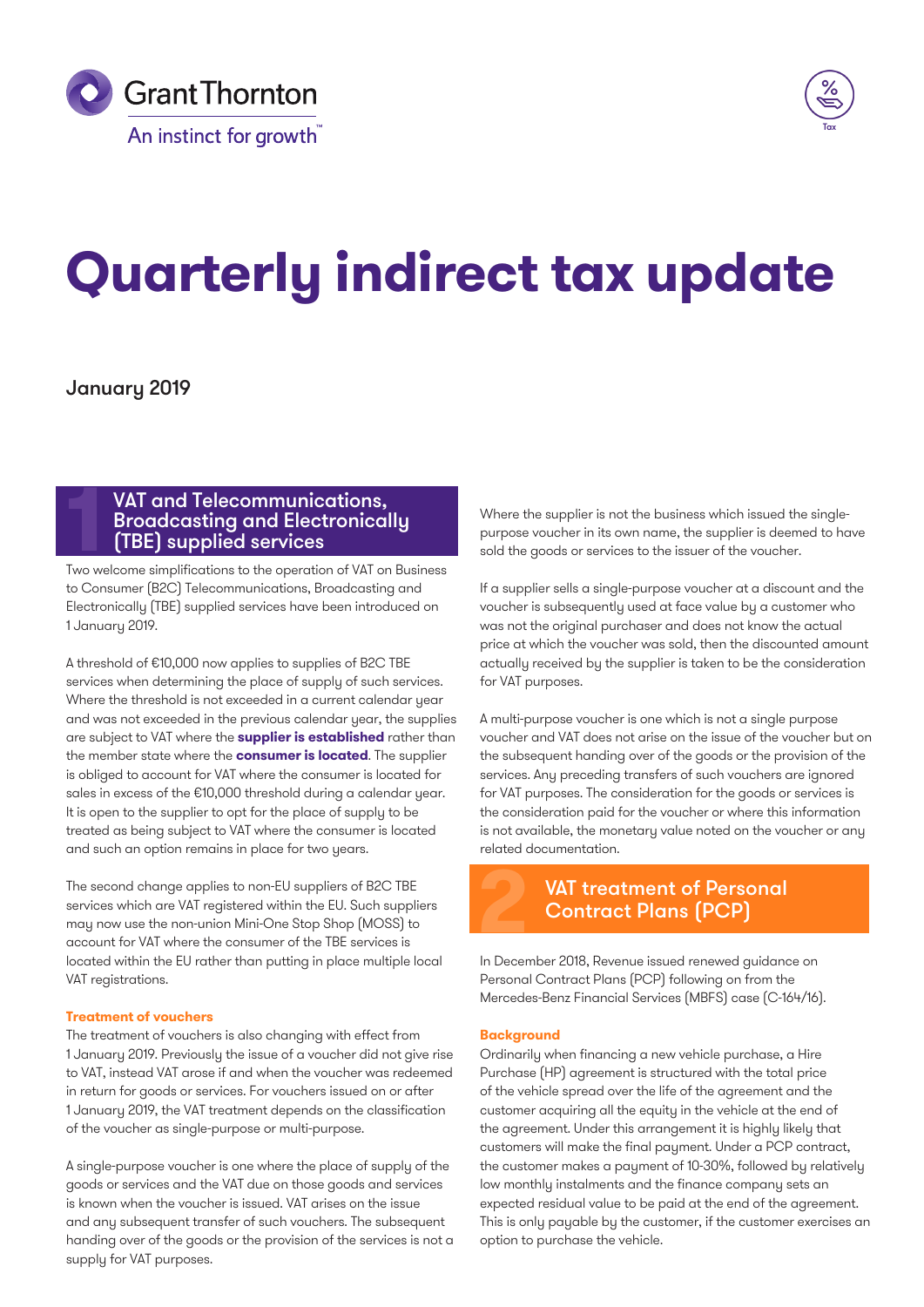Considering how this interacts with VAT legislation under EU VAT law, where an agreement for the hire of an asset provides that 'in the normal course of events', ownership of the asset is to pass to the customer at the latest upon payment of the final instalment, it is deemed to be an upfront supply of goods. Consequently VAT on such supplies is due upfront when the asset is first handed over to the customer. This is the treatment that normally applies to HP agreements. By contrast, an agreement for hire that does not provide that ownership is to pass 'in the normal course of events', eg an operational lease is regarded as a supply of a service and VAT applies as the rental amounts fall due.

#### **Judgement of the Court of Justice of the European Union (CJEU)**

The CJEU was asked to consider the meaning of 'in the normal course of events' in order to determine whether the MBFS agreement should be considered a supply of goods (similar to a HP agreement) or a supply of services (similar to an operational lease). The court held that, in order for the agreement to be categorised as a supply of goods, two conditions must be satisfied:

- 1. there must be a clause expressly relating to the transfer of ownership of the goods from the lessor to the lessee, which can include an option to purchase the agreement; and
- 2. it must be clear from the terms of the contract that the ownership of the goods is intended to be acquired automatically by the lessee, if the performance of the contract proceeds normally over the full term of the contract.

The national court were responsible for applying these conditions to the case at hand but on the basis that the optional payment under the agreement was a significant proportion of the value of the vehicle, the CJEU's guidance would suggest that it should be regarded as the supply of a service, similar to a lease.

The words, '*contract for hire which provides that in the normal course of events ownership is to pass at the latest upon payment of the final instalment*' must be interpreted as applying to a leasing contract with the option to purchase if it can be inferred from the financial terms of the contract, that exercising the option appears to be the only economically rational choice that the lessee will be able to make at the appropriate time, if the contract is performed for its full terms.

#### **Irish Revenue application**

Revenue may be prepared to accept that a PCP agreement can be treated as a supply of goods and similar to HP agreements, where at the outset of the agreement the only economically rational choice for the customer is to purchase the vehicle at the end of the contract. Revenue is prepared to accept that this may be in the form of the customer exercising the option to purchase and making the final payment or the customer trades in the vehicle and enters into PCP on a new vehicle. This will need to be considered on a case-by-case basis and key considerations include the residual value given to the vehicle and the predicted market value at the end of the term.

Business should carefully consider the VAT treatment of their supplies in light of the judgment, as the designation of the contract as a supply of goods or services will have significant implications for the timing and amount of VAT due on such contracts.

# **3**VAT treatment of staff canteens

A major change to the Irish VAT treatment of staff canteens occurred in 2005 following a ruling by the CJEU in the 'Hotel Scandic Gasaback' case (C-412/03). Prior to that date, VAT was levied on the greater of the actual takings in the canteen or the cost of operating the canteen including overheads, etc. As many canteens were subsidised, the VAT liability was calculated by treating the total cost of operating the canteen as the 'turnover' of the canteen. In some circumstances, Revenue accepted that the VAT liability relating to the canteen was satisfied, as long as no VAT was reclaimed on canteen related costs (this was known as the 'concessional' method).

Following the decision in the Hotel Scandic case, Revenue accepted that where the staff pay for meals (even where the meals are supplied at below cost) the VAT liability is calculated by reference to the actual canteen takings. The VAT rate applicable is 13.5% for food and 23% for soft drinks. In many cases, depending on the level of subsidy, the operation of the staff canteen will result in a VAT refund to the employer (when VAT on costs exceeds the VAT due on the canteen takings). Following the change in practice, the 'concessional' method was withdrawn.

There are various arrangements in place in relation to the operation of staff canteens and the VAT treatment of the most common scenarios are set out below:

- if a canteen is operated by the employer on a profit-making basis or below cost, then the employer must account for VAT on the actual canteen takings; and
- 'free' canteens where the staff do not make any payment. The employer must account for VAT on the cost of supplying the canteen service. The costs to be taken into account include food, drink, cost of equipment, staff costs and overheads. The overheads include a portion of the rent, light and heat relating to the canteen area and cleaning staff.

Staff canteens are frequently operated by third party catering companies and it is necessary to determine if the caterer is acting as a principal or the agent of the employer to determine the correct VAT treatment.

#### If the **caterer acts as a principal and collects payments**

from the staff (and possibly a subsidy from the employer), the caterer must account for VAT on the amounts received from both the staff and the employer. The employer is also accountable for VAT on any additional costs it incurs in providing a canteen service to its staff (in a similar manner to the free canteens above).